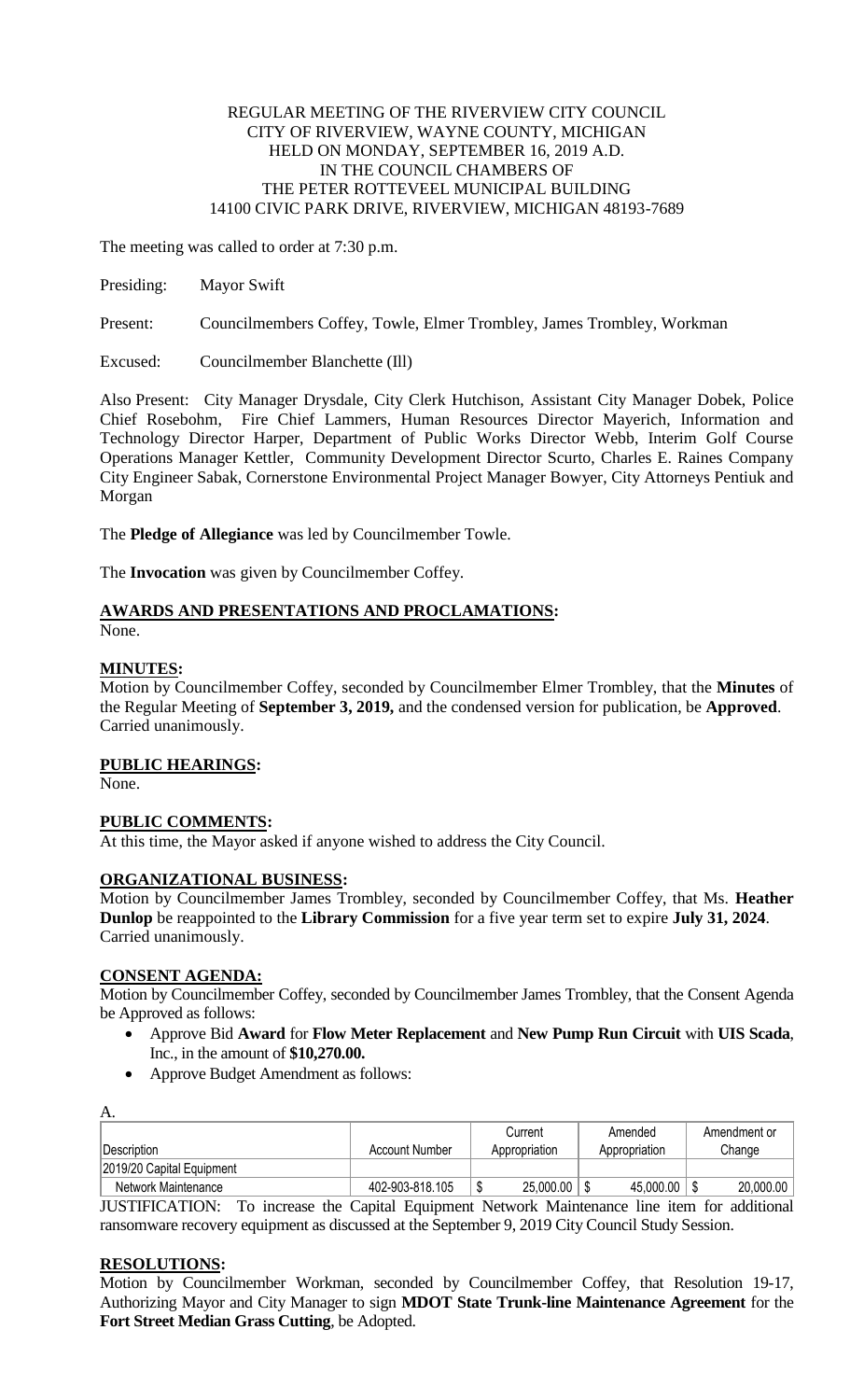# RESOLUTION NO. 19-17

# A RESOLUTION APPROVING A STATE TRUNK-LINE MAINTENANCE CONTRACT WITH THE MICHIGAN DEPARTMENT OF TRANSPORTATION

- WHEREAS, the City of Riverview and the State of Michigan's Department of Transportation have determined that in order to better provide for maintenance of the portion of the state trunkline within the City of Riverview, it is in the parties best interests to enter into a contract; and
- WHEREAS, the Michigan Department of Transportation's contracting provisions require that the City of Riverview adopt a resolution approving the maintenance contract and designating the individuals authorized to sign said contract.

NOW, THEREFORE, BE IT RESOLVED by the City Council of the City of Riverview, Michigan, that the contract for state trunk-line maintenance is hereby approved; and the city's mayor, Andrew Swift, and city manager, Douglas Drysdale, are duly authorized under the city's charter to execute the contract on behalf of the City of Riverview.

AYES: Mayor Swift, Councilmembers Coffey, Towle, Elmer Trombley, James Trombley, Workman

NAYS: None. EXCUSED: Councilmember Blanchette ABSTAINED: None.

ADOPTED this 16th day of September, 2019.

ATTEST:

### Andrew M. Swift, Mayor

\_\_\_\_\_\_\_\_\_\_\_\_\_\_\_\_\_\_\_\_\_\_\_\_\_\_\_\_\_\_\_\_\_\_\_\_\_

\_\_\_\_\_\_\_\_\_\_\_\_\_\_\_\_\_\_\_\_\_\_\_\_\_\_\_\_\_\_\_\_\_\_\_\_\_

I, Cynthia M. Hutchison, duly authorized City Clerk of the City of Riverview, do hereby certify the foregoing Resolution is a true copy of a resolution adopted by the Riverview City Council at their regular meeting of September 16, 2019.

 $(S E A L)$ 

Cynthia M. Hutchison, City Clerk

Motion by Councilmember Coffey, seconded by Councilmember Workman, that Resolution 19-18, to Implement a **Local Pavement Warranty Program**, be Adopted.

RESOLUTION NO. 19-18

# RESOLUTION TO ADOPT A LOCAL PAVEMENT WARRANTY PROGRAM

- WHEREAS, the Michigan Legislature (MCL 247.663) requires each city or village to adopt a Local Agency Pavement Warranty Program that was approved by the Michigan Department of Transportation in 2018;
- WHEREAS, the Michigan Local Agency Pavement Warranty Program was developed by the Local Agency Pavement Warranty Task Force for use by all 533 cities and villages in the format approved by the Michigan Department of Transportation in 2018;
- WHEREAS, the Michigan Department of Transportation has reviewed and approved the Michigan Local Agency Pavement Warranty Program consisting of Special Provisions (Boilerplate, Concrete, HMA, Location, Pass-Through Warranty Bond); a Warranty Bond Form and Contract Form; and Guidelines for Local Agency Pavement Warranty Programs;
- NOW, THEREFORE, BE IT RESOLVED that the City of Riverview hereby adopts the Michigan Local Agency Pavement Warranty Program and accompanying documents in accordance to the requirements of MCL 247.663; and
- BE IT FURTHER RESOLVED that this resolution is made a part of the minutes of Riverview City Council meeting on September 16, 2019.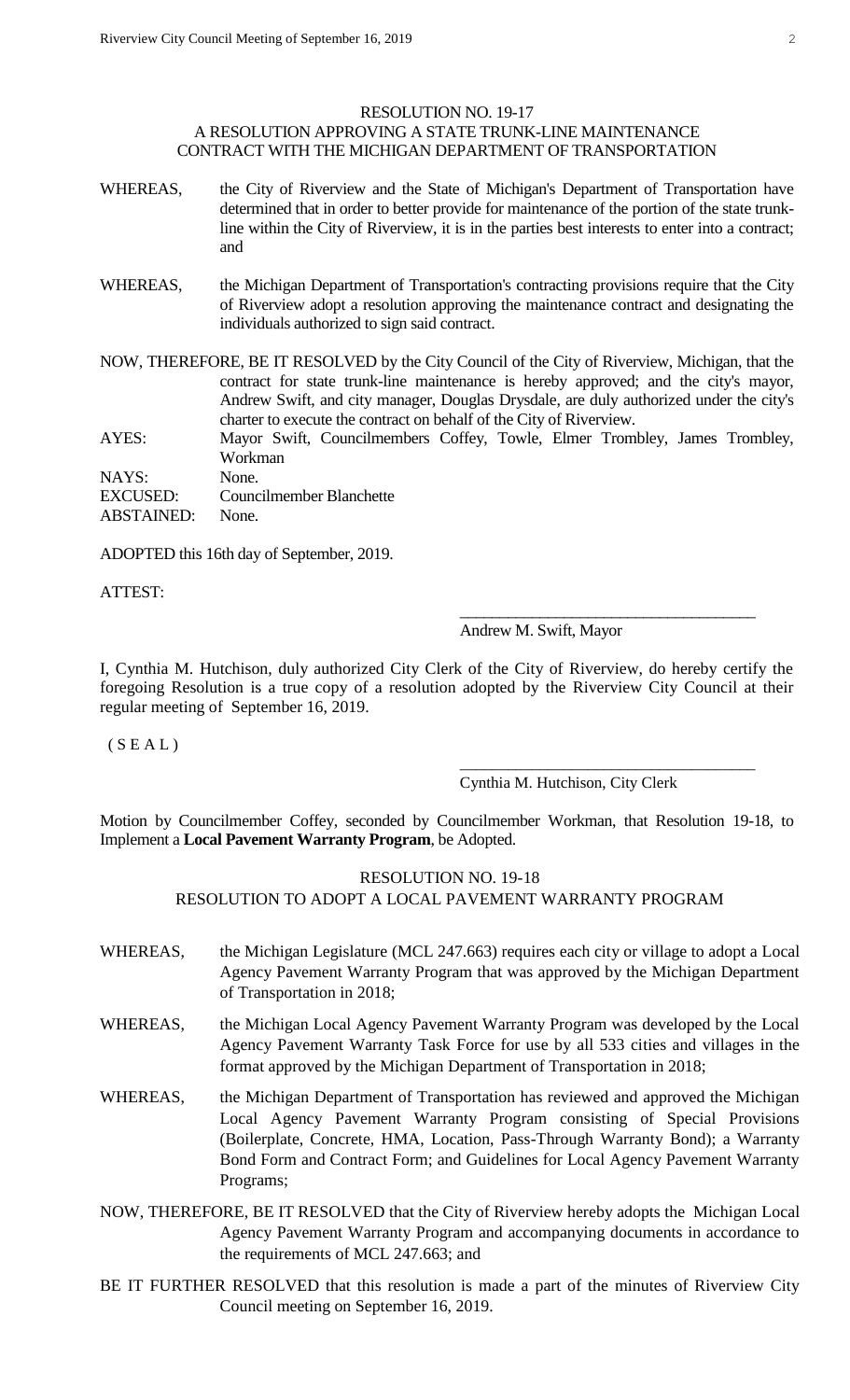# AYES: Mayor Swift, Councilmembers Coffey, Towle, Elmer Trombley, James Trombley, Workman NAYS: None. EXCUSED: Councilmember Blanchette ABSTAINED: None.

ADOPTED this 16th day of September, 2019.

ATTEST:

Andrew M. Swift, Mayor

I, Cynthia M. Hutchison, duly authorized City Clerk of the City of Riverview, do hereby certify the foregoing Resolution is a true copy of a resolution adopted by the Riverview City Council at their regular meeting of September 16, 2019.

 $(S E A L)$ 

#### Cynthia M. Hutchison, City Clerk

\_\_\_\_\_\_\_\_\_\_\_\_\_\_\_\_\_\_\_\_\_\_\_\_\_\_\_\_\_\_\_\_\_\_\_\_\_

Motion by Councilmember Coffey, seconded by Councilmember Workman, that Resolution 19-19, to Implement a **Local Pavement Warranty Program**, Guidelines and Special Provisions as required by Michigan Department of Transportation (**MDOT**) be Adopted.

#### RESOLUTION NO. 19-19

RESOLUTION TO IMPLEMENT A LOCAL PAVEMENT WARRANTY PROGRAM

- WHEREAS, the Michigan Legislature created a requirement (MCL 247.663) as part of the Transportation Funding Package of 2015 that requires each city and village to adopt a Local Agency Pavement Warranty Program that was approved by the Michigan Department of Transportation in 2018;
- WHEREAS, the City of Riverview adopted the Michigan Local Agency Pavement Warranty Program on September 16, 2019;
- WHEREAS, the City of Riverview agrees to consider a local pavement warranty on each project that includes \$2 million or more in paving-related items and includes any state or federal funds;
- WHEREAS, the Local Agency Pavement Warranty Program law requires each city and village to report annually on each project that includes \$2 million or more in paving-related items and includes any state or federal funds, whether or not a warranty was utilized in the project; and
- WHEREAS, the City of Riverview agrees to implement the Michigan Local Agency Pavement Warranty Program consistent with the Guidelines for Local Agency Pavement Warranty Program document that was approved by the Michigan Department of Transportation in 2018; and which City of Riverview's adopted Implementation Policy defines the City of Riverview's intent of its pavement warranty program;
- NOW, THEREFORE, BE IT RESOLVED that the City of Riverview hereby agrees to implement the Local Agency Pavement Warranty Program and annually report in accordance with the law. AYES: Mayor Swift, Councilmembers Coffey, Towle, Elmer Trombley, James Trombley, Workman NAYS: None.

EXCUSED: Councilmember Blanchette

ABSTAINED: None.

ADOPTED this 16th day of September, 2019.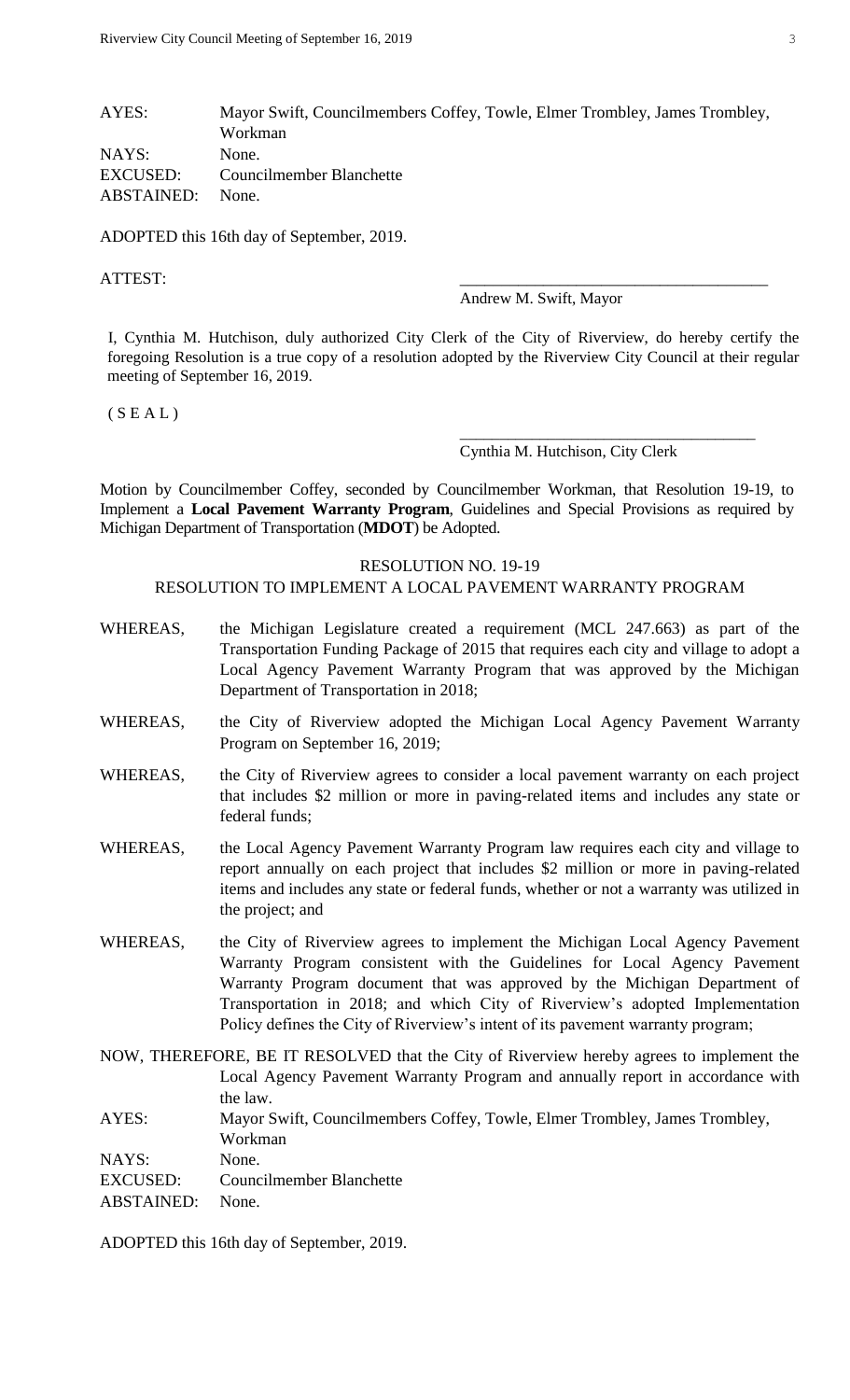ATTEST:

Andrew M. Swift, Mayor

I, Cynthia M. Hutchison, duly authorized City Clerk of the City of Riverview, do hereby certify the foregoing Resolution is a true copy of a resolution adopted by the Riverview City Council at their regular meeting of September 16, 2019.

 $(S E A L)$ 

Cynthia M. Hutchison, City Clerk

\_\_\_\_\_\_\_\_\_\_\_\_\_\_\_\_\_\_\_\_\_\_\_\_\_\_\_\_\_\_\_\_\_\_\_\_\_

#### **ADMINISTRATION:**

Motion by Councilmember James Trombley, seconded by Councilmember Coffey, that the Authorization for **Civil Engineering Services** with **C. E. Raines Company** in the amount of **\$247,656.00** be Approved as follows:

| Drain Dredging – Kennebec Park                    | 402-901-980.018 | \$21,555.00  |
|---------------------------------------------------|-----------------|--------------|
| <b>Sanitary Sewers and Manhole Repairs</b>        | 592-527-991.105 | \$72,647.00  |
| PRV Replacement at Electric Avenue and Allen Road | 592-536-991.098 | \$79,574.00  |
| Joint and Crack Sealing                           | 202-463-818.035 |              |
|                                                   | 203-463-818.035 | \$22,880.00  |
| NPDES – Major Streets                             | 202-463-991.064 | \$12,000.00  |
| <b>NPDES</b> – Local Streets                      | 203-463-991.064 | \$8,000.00   |
| Downriver Waste Water System                      | 592-527-810.000 | \$15,000.00  |
| <b>DPW</b> Assistance – Sewers                    | 592-527-818.155 | \$8,000.00   |
| DPW Assistance – Water mains                      | 592-536-818.155 | \$8,000.00   |
| <b>Total Work Authorizations:</b>                 |                 | \$247,656.00 |
| Carried unanimously.                              |                 |              |

Motion by Councilmember Elmer Trombley, seconded by Councilmember Workman, that the Bid **Award** and Authorization for Execution of **Agreement** with **Southeastern Equipment** for **Purchase** of **BOMAG** Refuse Compactor in the amount of **\$977,000.00**, in the best interest of the city; Accept **Trade-in** Value of **\$60,000.00** for two **BOMAG RB3**, and Authorization for **Solicitation** of **Finance** Options in the amount of **\$917,000.00**, be Approved. Carried unanimously.

Motion by Councilmember Elmer Trombley, seconded by Councilmember Coffey, that Authorization for Execution of the **State Trunk-line Maintenance Agreement** with the Michigan Department of Transportation (**MDOT**), by the Mayor and City Manager, for **Fort Street Grass Maintenance**, be Approved.

Carried unanimously.

Motion by Councilmember Coffey, seconded by Councilmember James Trombley, that the Authorization for the Execution of the **Intergovernmental Agreement** with **Wayne County** for Road **Improvements** to **Pennsylvania Road** be Approved; and that **Resolution** 19-20, **Authorizing** the **Mayor** and the **City Clerk** to **Execute** the **Agreement** on behalf of the City, be Adopted.

## RESOLUTION NO. 19-20 RESOLUTION ADOPTING INTERGOVERNMENTAL AGREEMENT FOR IMPROVEMENTS TO PENNSYLVANIA ROAD FROM FORT STREET (M-85) TO CENTRAL AVENUE

WHEREAS, the City of Riverview believes quality roads are a vital part of any community;

- WHEREAS, certain improvements are necessary to Pennsylvania Road to increase traffic safety and to encourage economic development;
- WHEREAS, the County of Wayne has committed to the improvement of the road in an area generally described as Pennsylvania Road from Fort Street (M-85) to Central Avenue and the City of Riverview will assist financially in the improvement of the road; and